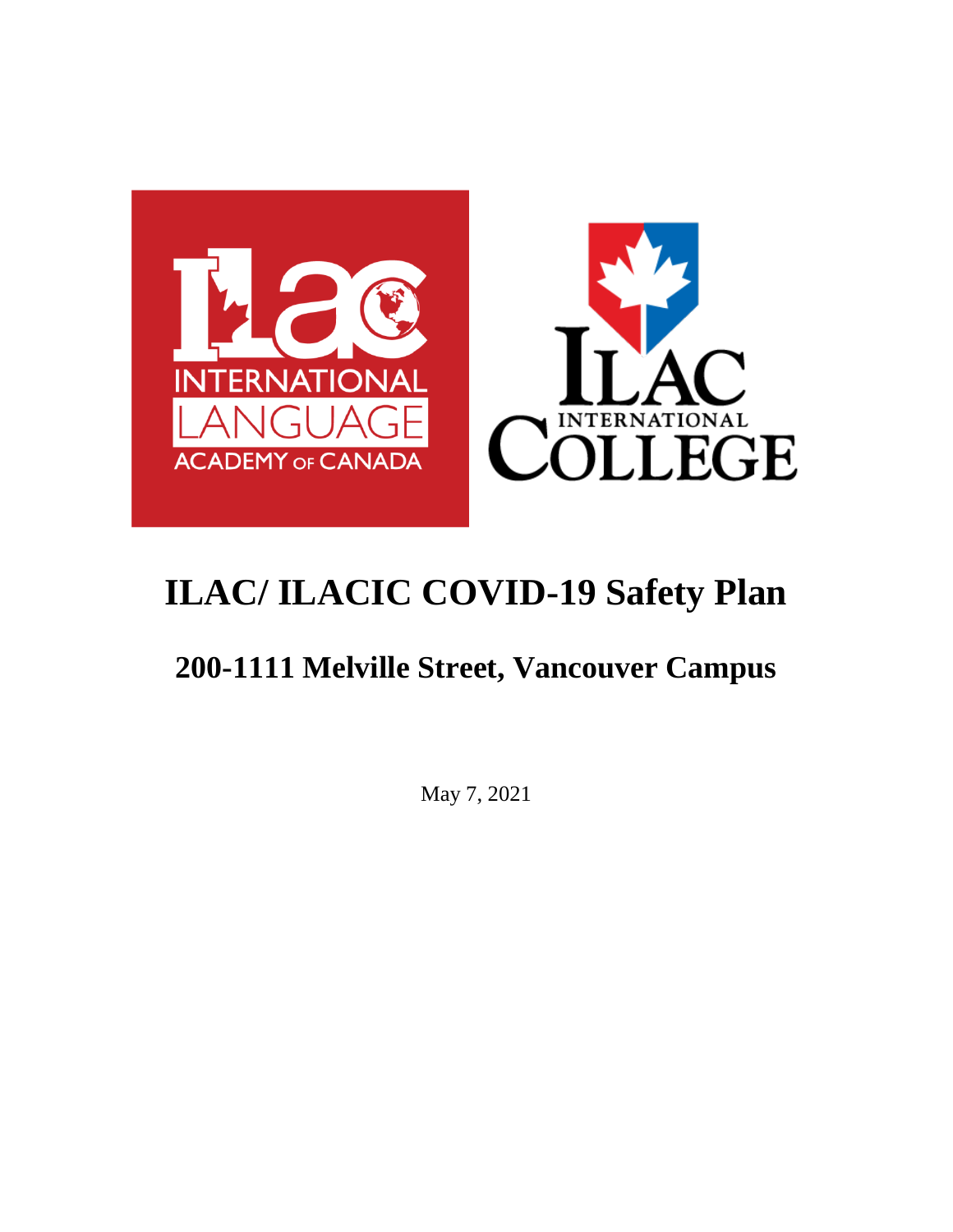# **ILAC/ ILACIC COVID-19 Safety Plan**<br>200-1111 Melville Street, Vancouver campus

## **TABLE OF CONTENT**

| If a case turns up at an ILAC/ILACIC campus. Case Management and Communication Plan11 |
|---------------------------------------------------------------------------------------|
|                                                                                       |
|                                                                                       |
|                                                                                       |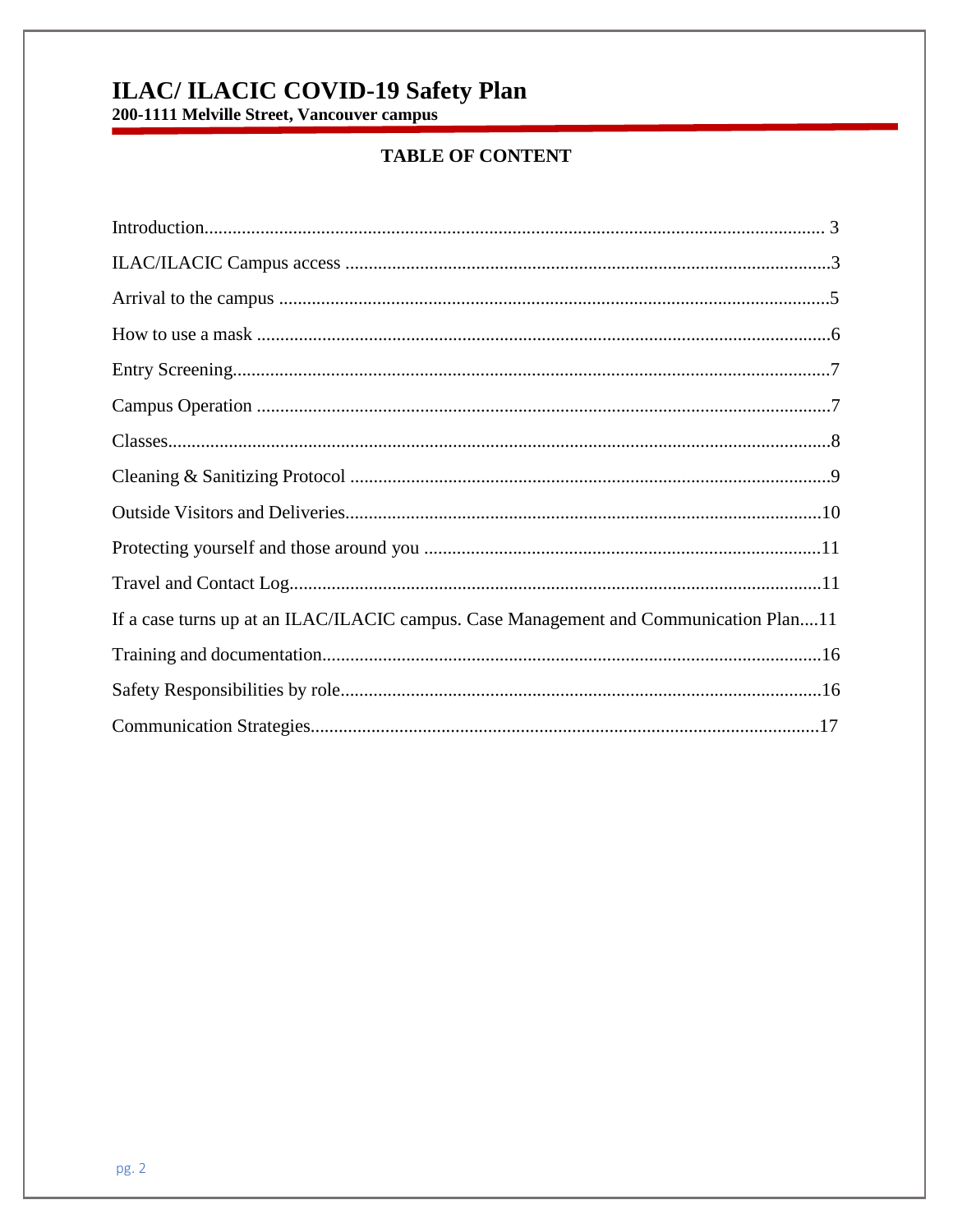#### **1. Introduction**

The British Columbia (B.C.) Provincial Health Officer has advised that it is safe for British Columbia to move to Phase 3 of reopening schools.

Independent schools such as International Language Academy of Canada (ILAC) and ILAC International College (ILACIC) are required to prepare a *"return-to-school plan"* for its staff, students and visitors.

The virus that causes COVID-19 spreads in several ways, including through droplets when a person coughs or sneezes, and from touching a contaminated surface before touching the face. Higher risk situations require adequate protocols to address the risk.

- The risk of person-to-person transmission is increased the closer you come to other people, the amount of time you spend near them, and the number of people you come near or in contact with. Physical distancing measures help mitigate this risk.
- The risk of surface transmission is increased when many people are in contact with the same surfaces, and when those contacts happen in short intervals of time. Effective cleaning and hygiene practices must be used to help mitigate this risk.

The ILAC/ILACIC COVID-19 Safety Plan has been developed by Management after conducting a risk assessment of the 200-1111 Melville Street, Vancouver Campus and identified levels of possible risk(s) to ILAC/ILACIC staff, students and visitors while onsite. As a result of this assessment, ILAC/ILACIC has prepared guidelines and other measures to address the risk of possible Covid-19 exposure that may impact ILAC/ILACIC staff, students and visitors. 200-1111 Melville Street, Vancouver campus is classified as a workplace for staff and a school for students.

As a workplace the Campus must comply with Workers Compensation Act OCCUPATIONAL HEALTH AND SAFETY REGULATION B.C. Reg. 296/97.

Specific parts of the ILAC/ILACIC COVID-19 Safety Plan will be posted at all entry points where it will be readily visible to ILAC/ILACIC staff, students and visitors. The ILAC/ILACIC COVID-19 Guide will also be uploaded to SharePoint and available as a printed out, sheetprotected copy at each ILAC/ILACIC Campus.

#### **2. ILAC/ILACIC Campus Access**

ILAC/ILACIC staff, students and visitors who have symptoms of COVID-19, have travelled outside Canada in the last 14 days, or have been in in close contact with a person confirmed to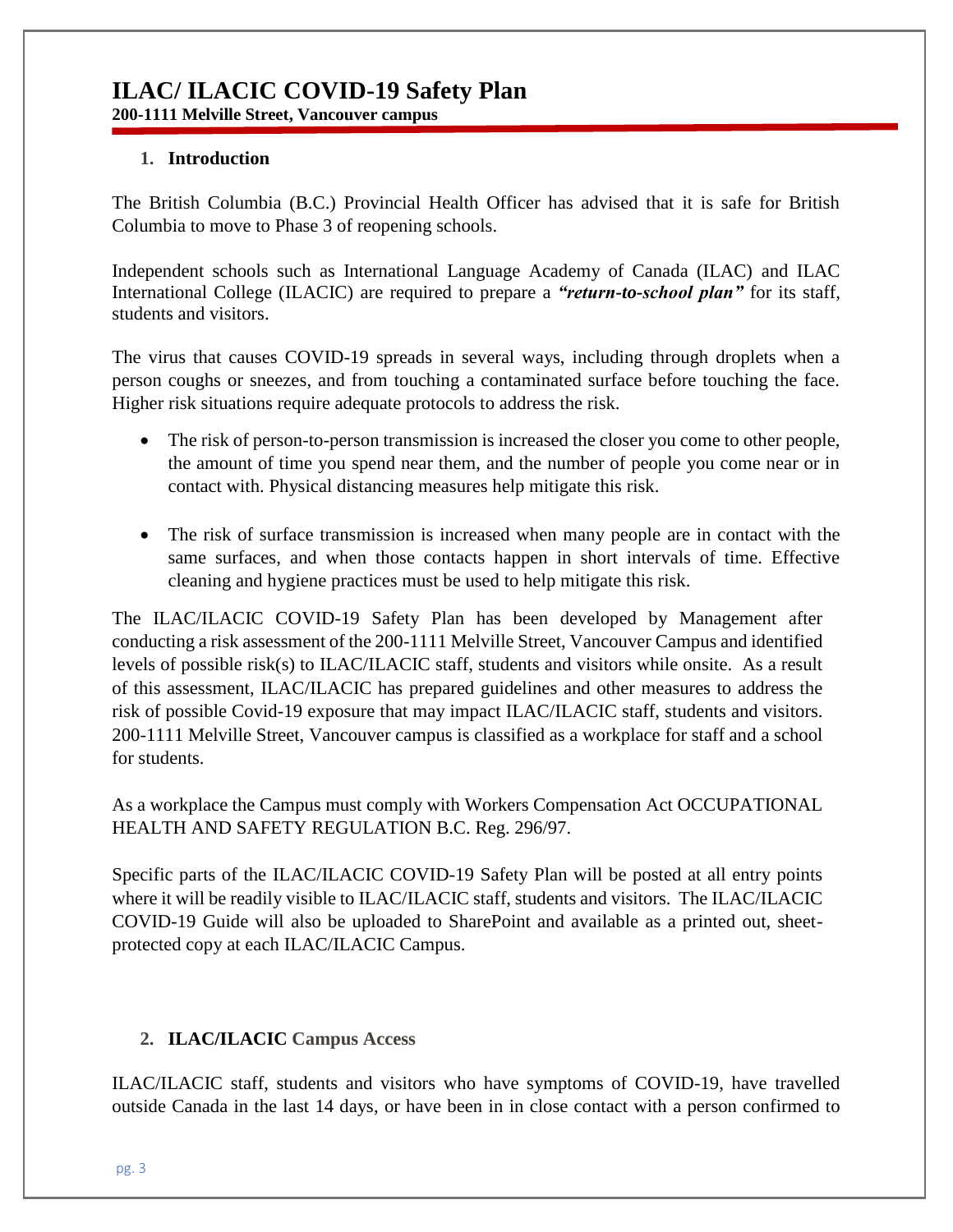**200-1111 Melville Street, Vancouver campus**

have been infected by COVID-19 must self-isolate for 14 days in accordance with guidelines from the [BC Centre for Disease Control](http://www.bccdc.ca/health-info/diseases-conditions/covid-19/about-covid-19/if-you-are-sick) (BCCDC).

ILAC/ILACIC staff is directed to visit BCCDC at the site listed below for additional information. <http://www.phsa.ca/our-services/programs-services/bc-centre-for-disease-control>

Signage indicating that ILAC/ILACIC staff, students and visitors exhibiting COVID-19-like symptoms are not allowed to enter the ILAC/ILACIC campus must be posted at each entry point.

ILAC/ILACIC staff and students are required to complete daily screening in the morning prior arriving to ILAC Campus, and follow the recommendations at the end of the screening. The daily screening form must be fully completed and signed by ILAC/ILACIC staff and students prior to being permitted to enter the Campus or any designated restricted area(s).

The screening tool is available on the SharePoint under Work @ ILAC section. <https://ilacinc.sharepoint.com/sites/ILAC/SitePages/ILAC-Screening-Tool.aspx>

Visitors will be addressed on an "as needed basis" on their arrival to the Campus.

Work and Class schedules will have staggered start and end time to eliminate potential crowding at entry and exit locations, in addition to accommodating the physical distancing requirement of at least 6 feet.

One-way entry only and one-way exit only systems will be designated.

Doors that are either propped open, automated, or manually operated will also be designated.

Communal doors within the Campus area will remain open where possible throughout the workday to reduce contact with door handles.

It is essential that ILAC/ILACIC staff and students do not congregate at the building entrance, lobby, or exits to the building in order to ensure physical distancing on arrival and departure.

When approaching the building, please maintain 2m (6 feet) physical distancing to ensure compliance will all applicable requirements.

Smoking in front of the entrance and within a 6 meters radius from the entrance is not allowed. All other smoking bylaws apply.

Directive and physical distancing signage will be posted throughout the ILAC/ILACIC leased space as required by governing authorities.

Hand sanitizer is available to everyone at the designated entrance area.

Doorways have been assigned as entrance or exit only as outlined below:

| <b>Campus:</b>              | <b>Location:</b>                   | <b>Entrance/Exit Designation:</b> |
|-----------------------------|------------------------------------|-----------------------------------|
| 1111 Melville $(2nd Floor)$ | West Stairwell from building       | Entry Only                        |
|                             | lobby                              |                                   |
| 1111 Melville $(2nd Floor)$ | <b>East Stairwell to concourse</b> | Exit Only                         |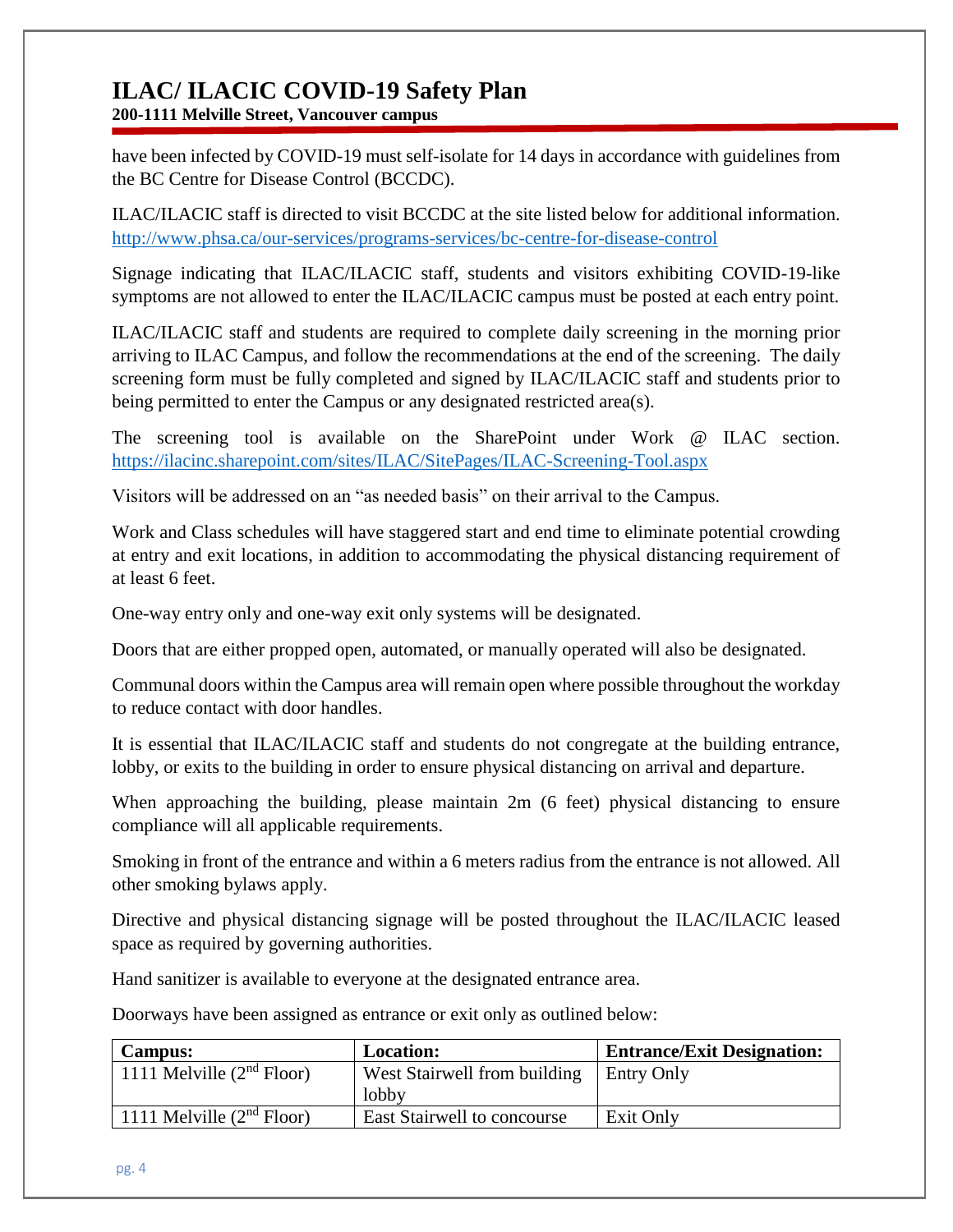#### **3. Arrival to the Campus:**

A nominated ILAC/ILACIC Staff member will greet everyone for temperature check and health screening on arrival, at the designated entrance. Staff and students will be required to show the proof of a completed daily screening to the check-in staff member, to demonstrate the daily screening requirement is met.

Designated primary and secondary screening areas will be made clear to everyone and this will be done in the least intrusive way. (Privacy safeguards will be in place for the collection, use, retention and destruction of the information). The primary screening area is located at the entry point to the campus. The secondary screening area will be designated in the administrative office adjacent to the Campus entrance area.

Everyone entering campus property will be screened, directed to use hand sanitizer and to wear a facemask (a non-medical mask will be provided by ILAC/ILACIC to anyone who does not have one). Staff are encouraged to use their own individual facemasks and adhere to proper usage protocols whether for disposable or multi-use masks.

More information can be found at: [http://www.bccdc.ca/health-info/diseases-conditions/covid-](http://www.bccdc.ca/health-info/diseases-conditions/covid-19/prevention-risks/masks)[19/prevention-risks/masks](http://www.bccdc.ca/health-info/diseases-conditions/covid-19/prevention-risks/masks)

Staff and students must wear a facemask over their nose and mouth when in an indoor common area or a classroom.

Appropriate signage will be prominently displayed outlining proper mask usage and current physical distancing practices in use throughout the campus.

Arrival time to class or work will be specified, limited and strictly enforced.

Students arriving late will not be admitted to the Campus. We recommend that staff and students be informed that arriving earlier will ensure that all safety protocols are met before entering campus.

ILAC/ILACIC Staff and students are encouraged to limit contact with others, as well as wear masks and observe physical distancing requirements when possible, including while on transit to and from school/work.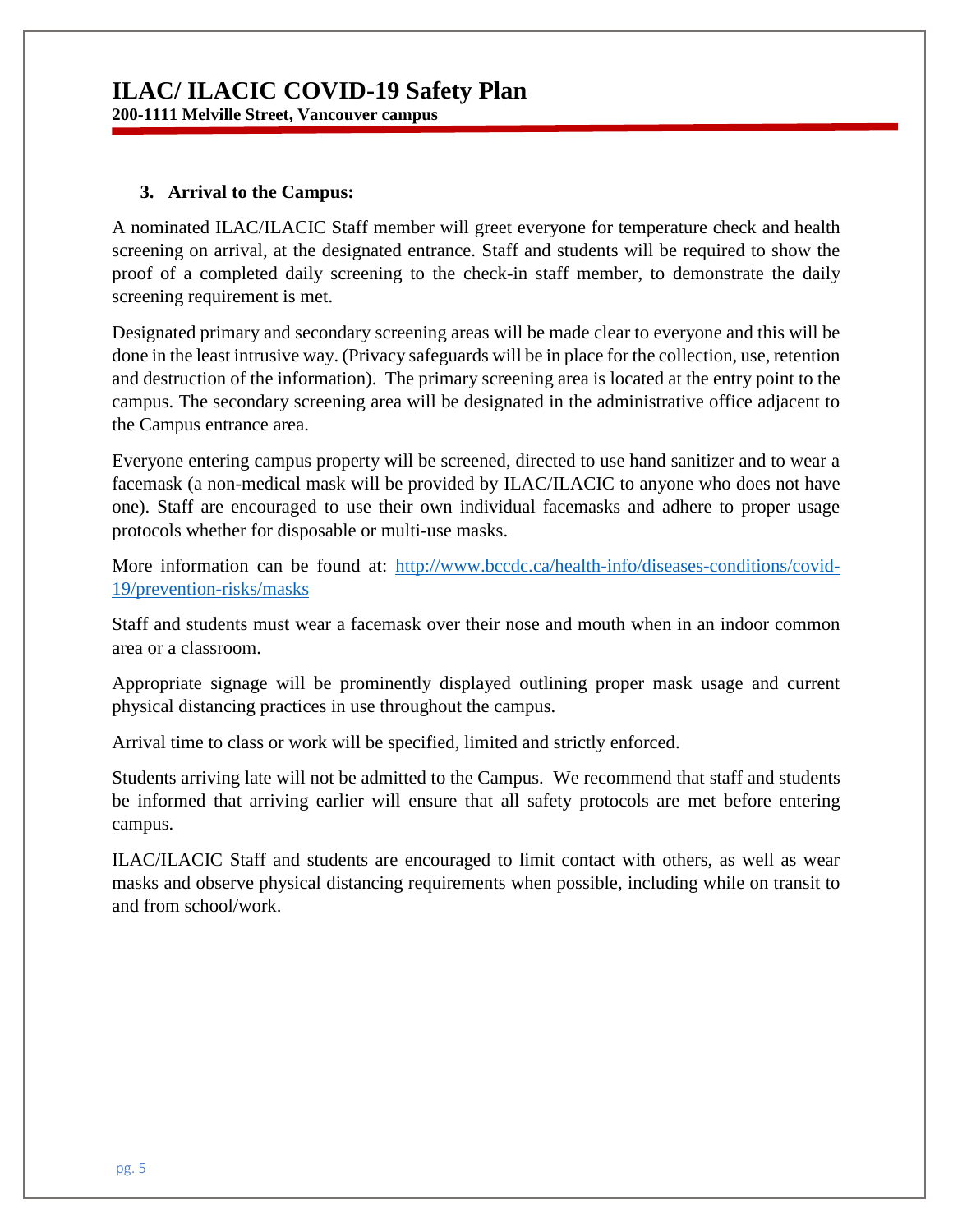## Help prevent the spread of COVID-19: How to use a mask



Wash your hands with soap and water for at least 20 seconds before touching the mask. If you don't have soap and water, use an alcoholbased hand sanitizer.



Inspect the mask to ensure it's not damaged.



Turn the mask so the coloured side is facing outward.



Put the mask over your face and if there is a metallic strip, press it to fit the bridge of your nose



Put the loops around each of your ears, or tie the top and bottom straps.



Make sure your mouth and nose are covered and there are no gaps. Expand the mask by pulling the bottom of it under your chin.



Press the metallic strip again so it moulds to the shape of your nose, and wash your hands again.



Don't touch the mask while you're wearing it. If you do, wash your hands.



Don't wear the mask if it gets wet or dirty. Don't reuse the mask. Follow correct procedure for removing the mask.

#### **Removing the mask**



Wash your hands with soap and water or use an alcohol-based hand sanitizer.



Lean forward to remove your mask. Touch only the ear loops or ties, not the front of the mask.



Dispose of the mask safely.



Wash your hands. If required, follow the procedure for putting on a new mask.

Note: Graphics adapted from BC Centre for Disease Control (BC Ministry of Health), "How to wear a face mask."

#### worksafebc.com

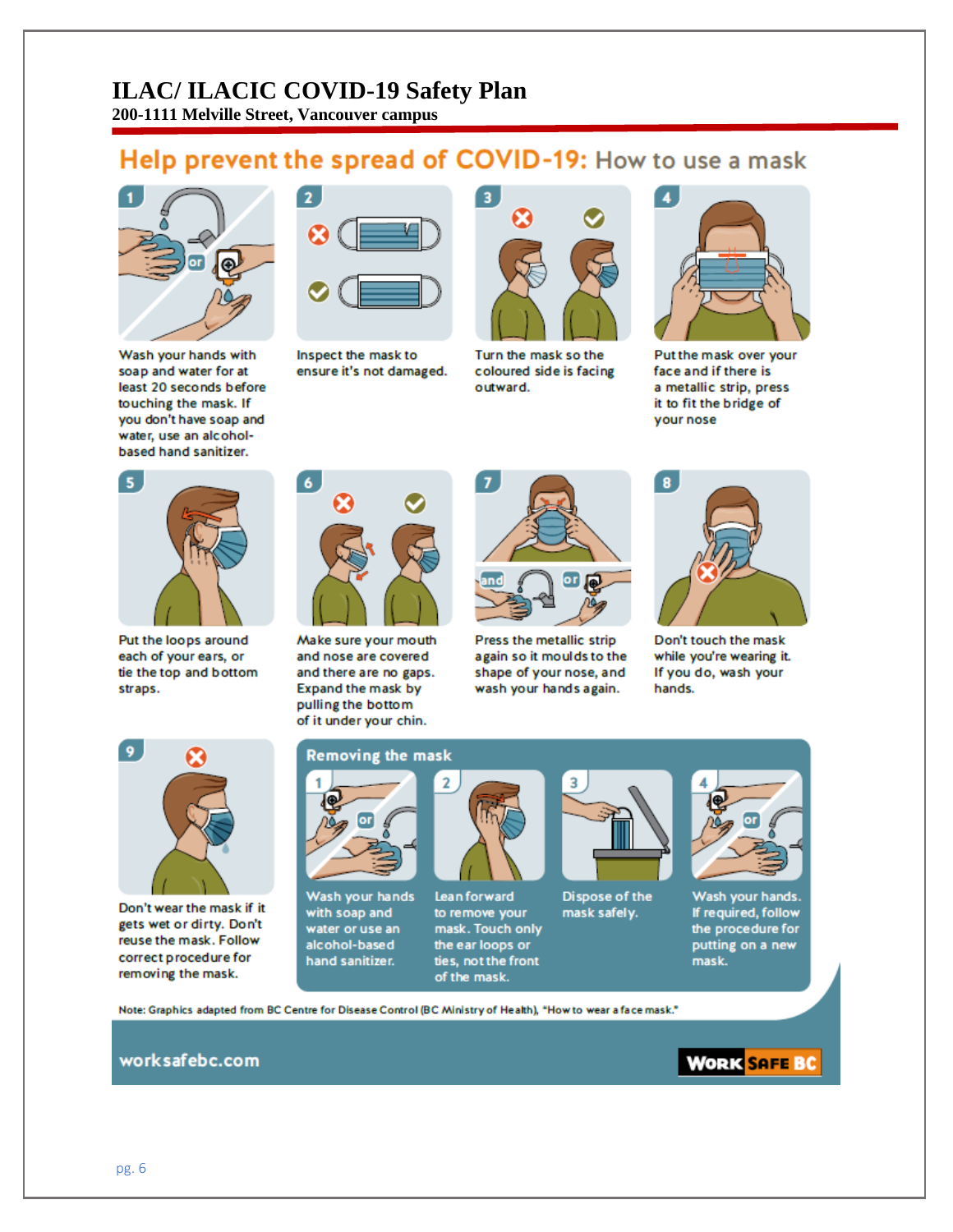**200-1111 Melville Street, Vancouver campus**

#### **4. Entry Screening**

Non-invasive digital thermometers will be available and used by nominated ILAC/ILACIC staff.

Any person displaying a cough, shortness of breath or other known symptoms of COVID-19 or a temperature above 37.8 degrees Celsius will be required to undergo a secondary screening.

Everyone that enters the building will be asked how they are feeling upon arrival.

Any individual displaying an elevated temperature will not be admitted to the campus.

#### **5. Campus Operation**

On-campus pedestrian traffic is set as one directional flow where possible to reduce personal interactions.

Protocols to prevent students and staff from crowding together or congregating in indoor common areas and classrooms are established.

Remote work options for ILAC/ILACIC staff who are not required to be present on campus may be available.

Staggered schedules:

- ILAC/ILACIC staff will be grouped into teams that may or will work together to avoid a full blending of all staff
- ILAC/ILACIC Staff will be asked to stick to their respective schedule and not to visit the workplace unless requested.
- ILAC/ILACIC staff must not visit other ILAC/ILACIC campuses unless absolutely necessary.

Please do not bring friends or family members on site.

Where possible employees will be assigned to a single workstation in an effort to minimize crosscontamination.

Office space will be adapted to ensure that employees will keep physical distancing of at least 6 feet from each other and work stations are equipped with all essential sanitizing products such as hand sanitizers and disinfecting wipes so that staff members can disinfect surfaces/ work stations frequently before and after their scheduled shift.

[Occupancy limits](https://www.worksafebc.com/en/resources/health-safety/posters/help-prevent-spread-covid-19-occupancy-limit?lang=en) for classrooms, offices and washrooms are posted.

Chairs not in use in classrooms have been removed to ensure occupancy limits are not exceeded.

Group meetings will be conducted using the following platforms: Zoom, Teams, Skype, etc. to limit in-person contact.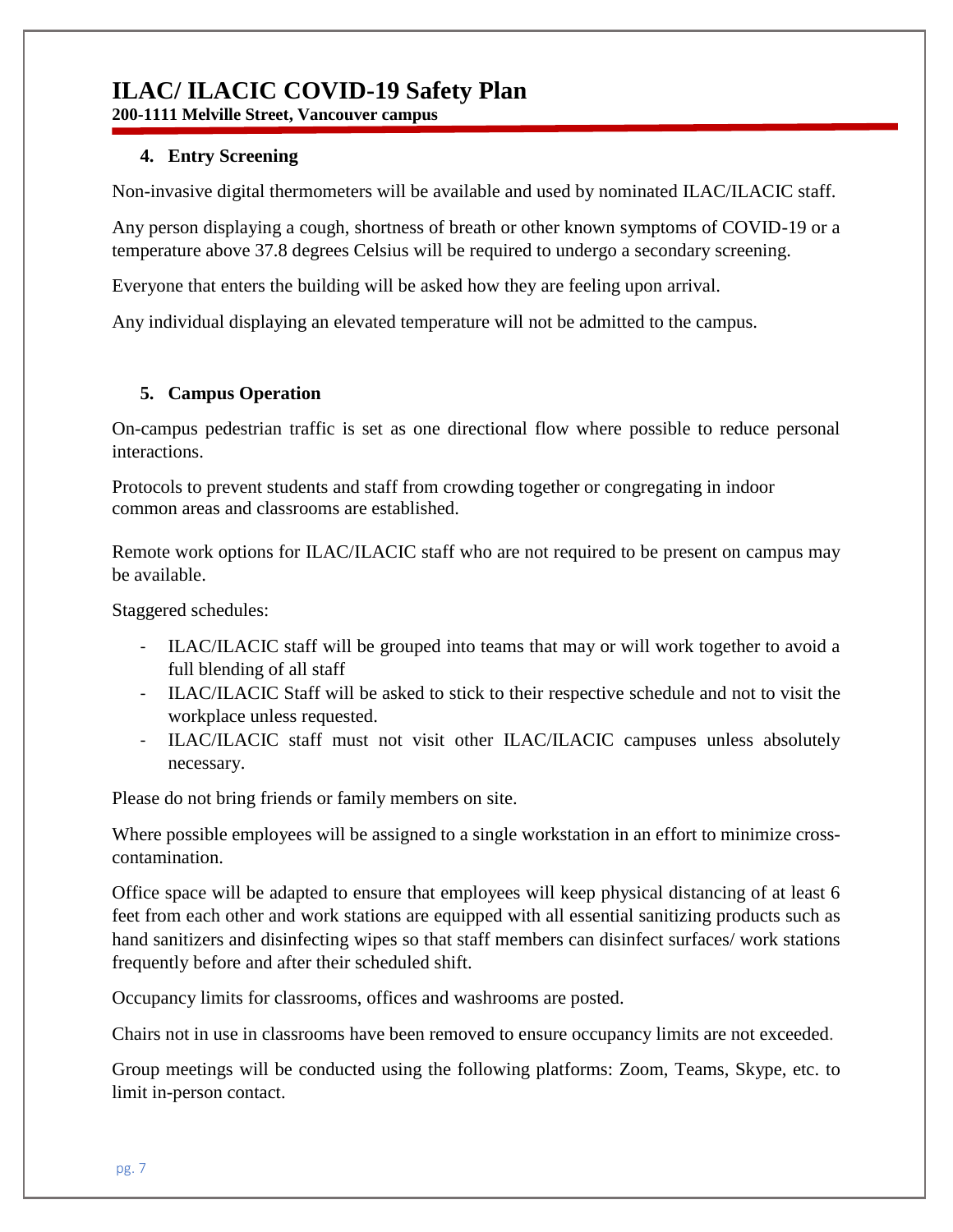**200-1111 Melville Street, Vancouver campus**

If face-to-face meetings are required team members need to keep a distance of at least 6 feet and reduce the time of the meeting to a maximum of 15 minutes.

Close greetings like hugs or handshakes are not permitted for ILAC/ILACIC staff, students and visitors.

We encourage staff and students to bring and eat lunch at their workstation or outside.

No drinking or eating is allowed in a classroom. Students should step outside the classroom for food or beverage intake, and maintain a distance of 2m (6 feet) from others.

Food or drink sharing is discouraged. Teachers are required to remind students about this protocol.

Washing food containers and utensils on campuses is not allowed.

There will be no access to lunchrooms, lounges, kitchenettes, fridges, microwaves, or water fountains.

Coffee makers and kettles are also not available for use nor for individual use in classrooms, and/or campus offices.

Access to common areas is closed off until further notice. Appropriate advisory signage is posted.

Signage has been posted throughout our facilities to ensure all distancing protocols are followed, including signs at all entrance areas, front desks, offices, and washrooms.

In order to protect ILAC/ILACIC staff and students in higher traffic areas such as front desks, Plexiglass shields have been installed, where possible.

Use of copier machines is limited, and distributing paper handouts for students in class is not encouraged (please use the whiteboard). Copier machines' touch surfaces will be sanitized at regular intervals throughout the day. Please consider using hand sanitizer after each use of the copier machine.

ILAC/ILACIC Staff and students are instructed to keep and use a set of tools as their own, such as pens, staplers, headsets, etc.

[Hygiene practices](https://www.worksafebc.com/en/resources/health-safety/posters/help-prevent-spread-covid-19-handwashing?lang=en) that address the needs of the workplace and set the requirement to wash or sanitize hands after coming into contact with public items has been established, and respective signage is posted.

Handwashing policies and procedures for ILAC/ILACIC staff, students and visitors have been developed and established at all campuses. [Handwashing signage](https://www.worksafebc.com/en/resources/health-safety/posters/help-prevent-spread-covid-19-handwashing?lang=en) is posted near all sinks to promote good handwashing practices.

Staff are required to wash their hands frequently to reduce the risk of transmission.

Considerate use of personal protective equipment for COVID-19 is encouraged (please be mindful of environmental impact and possible supply limitations).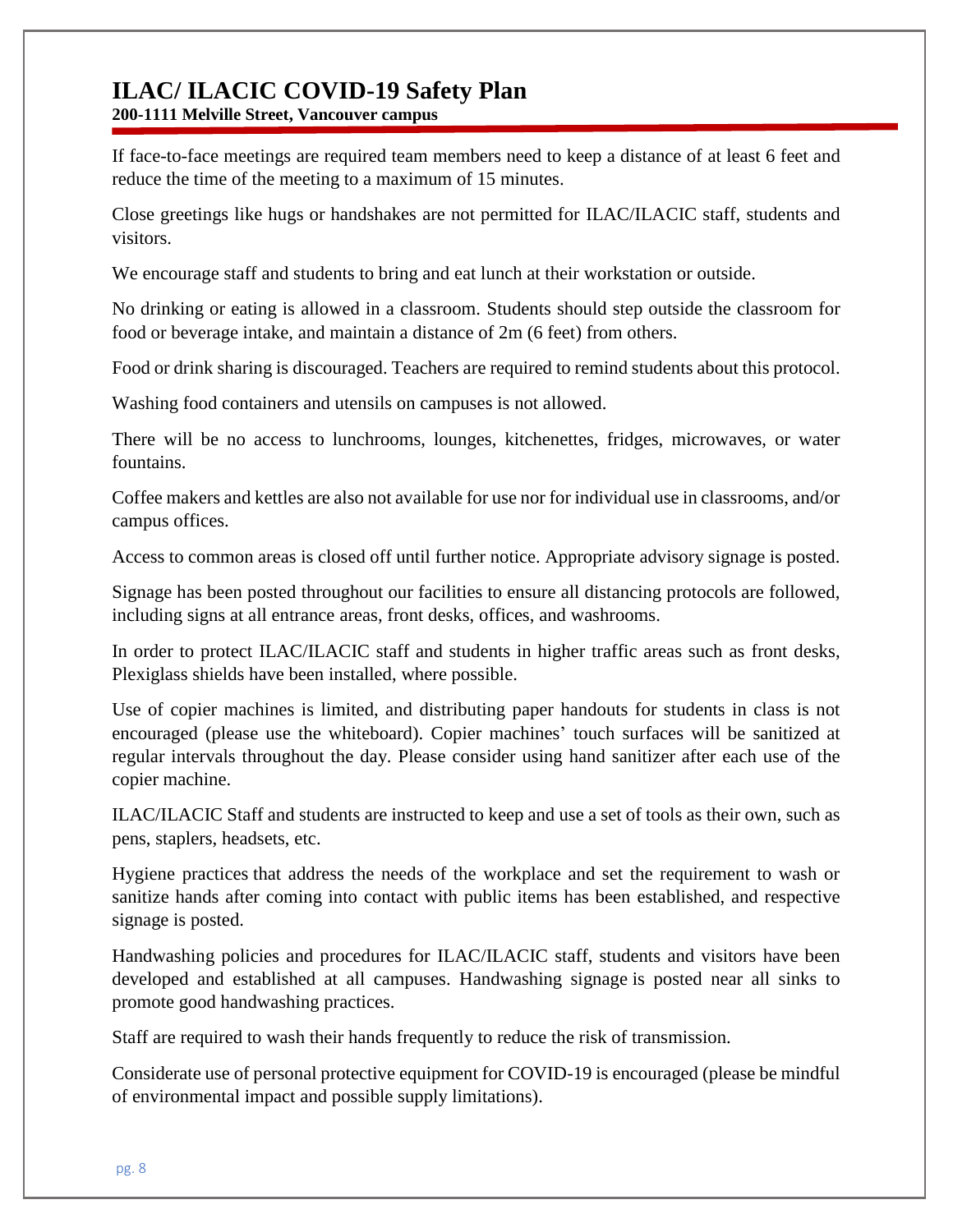**200-1111 Melville Street, Vancouver campus**

#### **6. Classes**

ILAC/ILACIC has created a learning platform that combines online and in-person classes.

In-person classes may be or will be offered to 9-18 students per classroom depending on physical distancing accommodation.

In-person classes will be offered to students 2- 4 days per week and will gradually move to 5 days per week as we monitor the situation in BC. Any remaining instructional hours not provided inperson will be delivered through online instruction.

Access to the building is only allowed for the duration of the class and timetables will be staggered to minimize encounters with other students.

Students will stay in the same class throughout class time and will interact only with one teacher who is assigned to the class.

For student services related requests students are encouraged to schedule an appointment with ILAC/ILACIC staff (meet virtually if possible), and to adhere to social distancing protocols, including observing maximum capacity limits in the student services areas and offices.

Hand sanitizer will be provided in each classroom for staff/student use (subject to availability). Please do not take hand sanitizers from their locations and educate students not to do so.

Group activities in class should be avoided to minimize physical contact and reduce shared items.

Teachers will be required to wipe classroom tables and chairs before and after each class. Teachers must also inform students that they are responsible for disposing of their own garbage (nothing left behind in classrooms). Other high touch surfaces, such as doorknobs will be disinfected at regular intervals throughout the day.

#### **7. Cleaning & Sanitizing Protocol**

ILAC/ILACIC works closely with the building management of the Campus and is using cleaning products and protocols that meet guidelines and are approved for use and effective against viruses, bacteria, and other airborne viruses. We are working with our vendors, distribution partners and suppliers to ensure an uninterrupted supply of these cleaning supplies and necessary PPE.

General cleaning and disinfecting of the premises occurs at least once a day. Frequently touched surfaces are cleaned and disinfected at least twice a day.

Daily cleaning of hands-on learning environments and touch points throughout the building is provided.

Sanitization of all stations at the beginning and end of each class.

Sanitization of student-facing counters.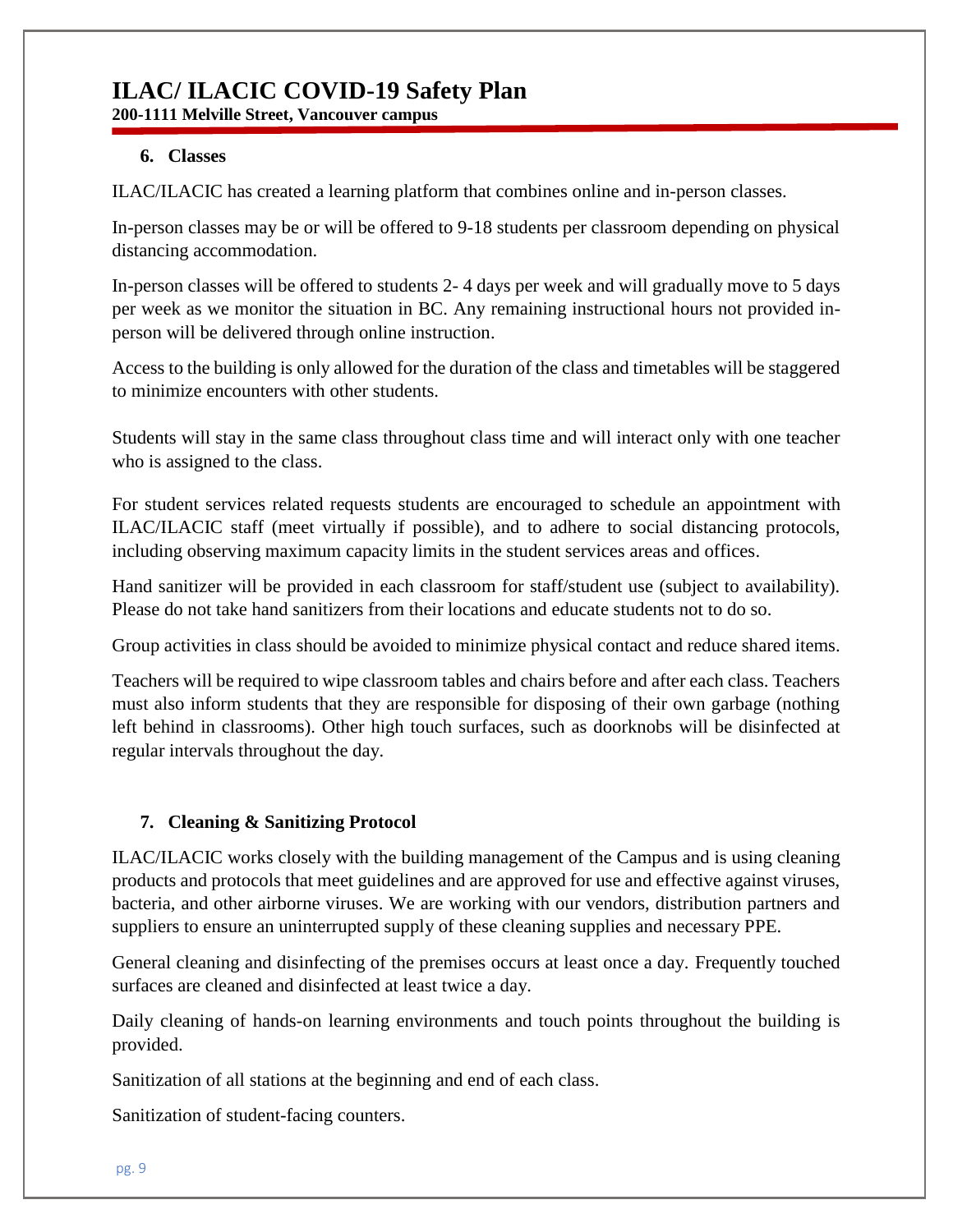**200-1111 Melville Street, Vancouver campus**

Sanitation signage will be posted for employee/ student reference.

Hand sanitizer bottles and wipes to be supplied throughout the campus.

Increased sanitation of the following areas:

Entry doors 

Garbage bins 

Increased sanitation of all restrooms with signage indicating maximum occupancy in a washroom at a time posted. Physical distancing signage and hand sanitizing protocols are posted inside the washrooms.

ILAC/ILACIC asks staff members to clean their workstations and high touch surfaces around working area at the beginning and end of shifts. The disinfecting wipes will be provided at each office and classroom, when available. Please consider rational use of cleaning supplies, such disinfecting wipes, to avoid shortages.

#### **8. Outside Visitors and Deliveries**

Non-essential in-person interaction between staff and visitors is minimized by using virtual meeting tools, email, and telephone.

If required, visits to the campuses will be prearranged and staggered with safety protocols communicated to the visitors before entry into the campus. Signage will be posted at the entrance.

Visitors will be informed to attend appointments alone and minimize time spent in waiting areas before their appointments. Arrivals earlier than 5 minutes are not available.

When booking appointments, visitors are reminded to reschedule if they experience symptoms typical of COVID-19 or are required to self-isolate.

A record of visitors to the campuses will be kept on a daily basis.

Signage has been posted to inform everyone of the measures in place.

Waiting areas are arranged to maintain physical distancing requirement. Plexiglass barriers between front desk staff and visitors have been installed.

Markings on the floor directing visitors where to stand when approaching the front desk have been installed.

All visitor-facing staff are provided with hand sanitizer for their use only.

No communal items, such brochures, flyers, magazines are offered.

Delivery areas are set at the front desks and reception areas. Contactless delivery to maintain physical distancing requirements is encouraged where possible.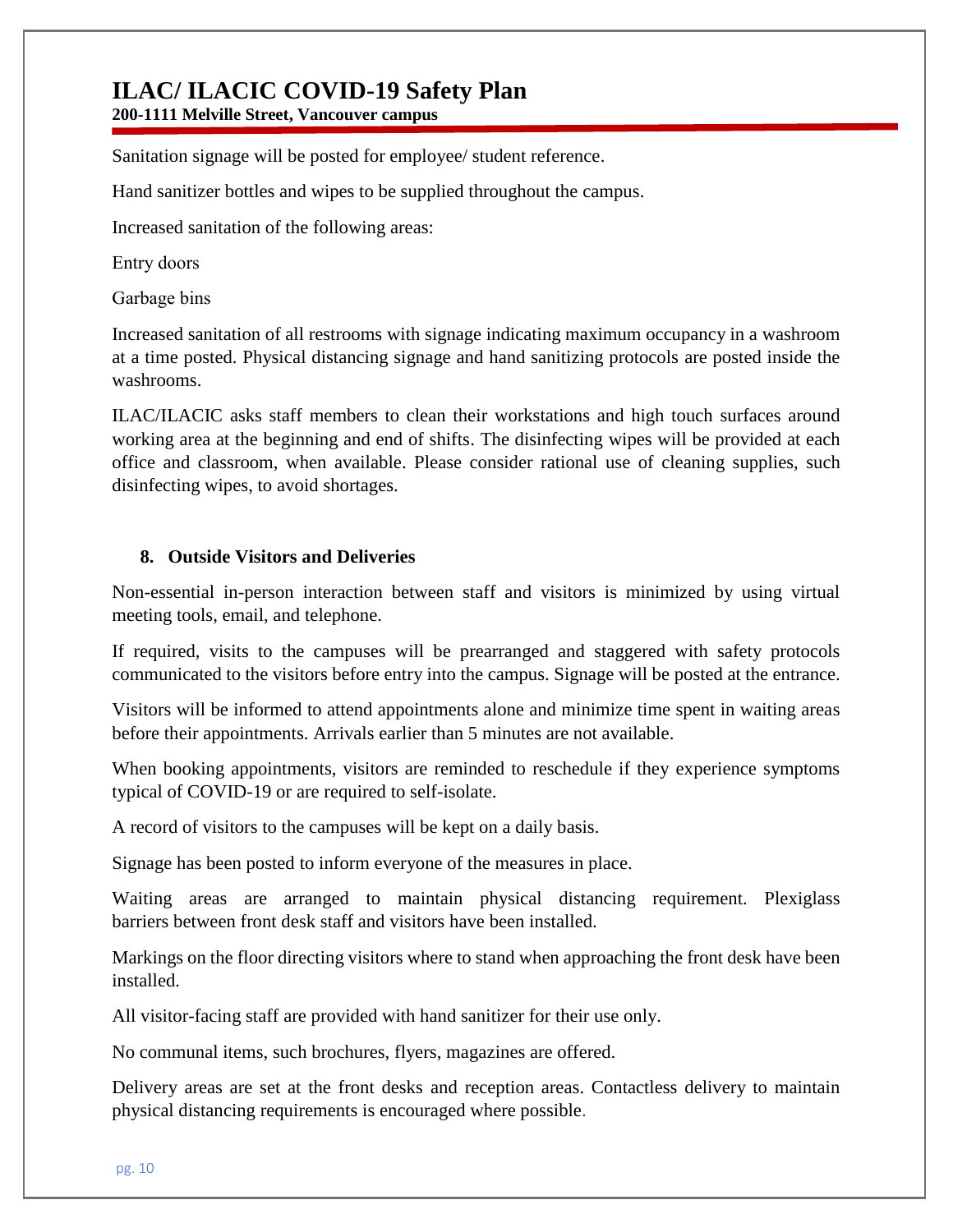**200-1111 Melville Street, Vancouver campus**

Front desk staff are instructed to wear PPE when contactless delivery is not possible, use own pen when signature of the delivery is required, and use hand sanitizers or wash hands after receiving and unpacking the delivery items.

#### **9. Protecting yourself and those around you**

COVID-19 is spread through close contact with others. Here are some helpful tips to help prevent the spread of germs at home or in the workplace:

Wash your hands often with soap and water or clean them using an alcohol-based hand sanitizer

Sanitize often, every time you touch new surfaces

Wash or sanitize hands after making or receiving deliveries

Sneeze and cough into your upper sleeve

If you use a tissue, discard immediately in general waste container(s) located at the common areas of the campus, and wash/sanitize your hands afterward.

Avoid touching your eyes, nose, or mouth.

Avoid contact with people who are sick.

Do not come to the campus if you are sick, and/or experience symptoms as fever, a dry cough, fatigue, chills, muscle pain, sore throat, a loss the sense of taste or smell, and difficulty of breathing or shortness of breath.

Avoid high-touch areas, where possible, or ensure you clean your hands afterwards.

Wash your clothes frequently.

If you are ill: notify your manager immediately, follow the self-assessment protocols and take the self-assessment test at <https://bc.thrive.health/covid19/en>

#### **10. Travel and Contact Log**

To protect our staff and students, ILAC/ILACIC limits visitors to campus by appointment only.

We insist that students follow the government guidelines in regards to non-essential travel.

Students arriving from outside of Canada will have to self-isolate for 14 days. For more details please visit:

[https://www2.gov.bc.ca/gov/content/safety/emergency-preparedness-response-recovery/covid-](https://www2.gov.bc.ca/gov/content/safety/emergency-preparedness-response-recovery/covid-19-provincial-support/self-isolation-on-return)[19-provincial-support/self-isolation-on-return](https://www2.gov.bc.ca/gov/content/safety/emergency-preparedness-response-recovery/covid-19-provincial-support/self-isolation-on-return)

ILAC/ILACIC recommends that staff and students keep a personal log of their daily travels and contacts to help with contact tracing if needed.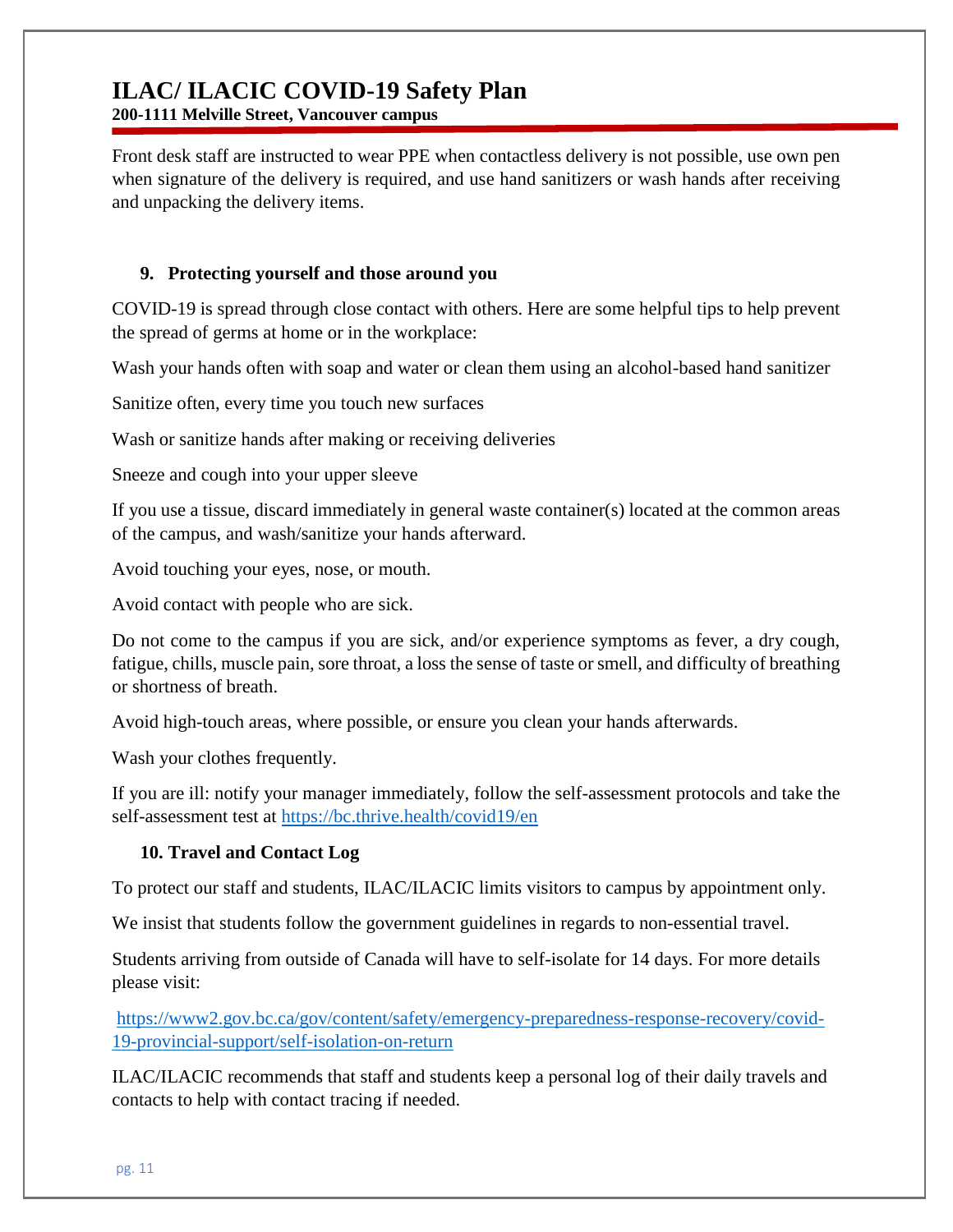#### **11. If a case turns up at an ILAC/ILACIC campus. Case Management and Communication Plan**

In the event there is a positive case of COVID-19 at one of our campuses, we will need to follow the protocols established by the established by the Provincial and Federal Health and Government authorities.

Employees and students who have been in contact with affected person or working on the same campus will be notified straight away and will need to isolate for 14 days and follow the protocols below:

When managing any cases of COVID-19 affecting the ILAC/ILACIC community, ILAC/ILACIC will promptly inform the Vancouver Health authority and take the required steps, including: contacting and supporting any affected students, teachers, staff and visitors; updating the affected ILAC/ILACIC community through social media and the ILAC/ILACIC website; posting public notices in building entrances and public spaces; and closing any campuses as directed/if required by local health officials.

In addition, ILAC/ILACIC has retained an in-house registered nurse who has 20+ years of experience as a registered nurse combined with years of experience in complex case management, mental health, and student services to assist in case management and support.

#### **Communicating with the School Community**

Students, staff, and teachers have an interest in knowing when a COVID-19 positive case has been identified in their school.

Notice of any closures of classes, or campuses will be posted on the COVID-19 updates section of the ILAC/ILACIC website, along with other relevant information regarding COVID-19 at https://www. **[ILAC/ILACIC.com/coronavirus-updates/.](https://www.ilac.com/coronavirus-updates/)** In the event of a class, or campus closure, students, staff, and teachers will be notified immediately. Information provided to school communities will not identify any student, staff member, or teacher that has received a positive COVID-19 test.

#### **Support for ill Students and Accompanying Family Members, if any, during Quarantine**

ILAC/ILACIC has a support process in place should a student and or family member become ill during the quarantine period. In addition to the protocols listed in the above plan, the following steps are in place to support an ill student and accompanying family members, if any.

- Quarantined students are checked on daily by the homestay department and twice weekly by an in-house nurse. Should a student or family member indicate signs or symptoms of feeling unwell, our in-house nurse is immediately contacted.
- The in-house nurse will contact the student or accompanying family member and initiates a phone screening of symptoms, such as:
	- o Fever (temperature of 37.8°C or greater)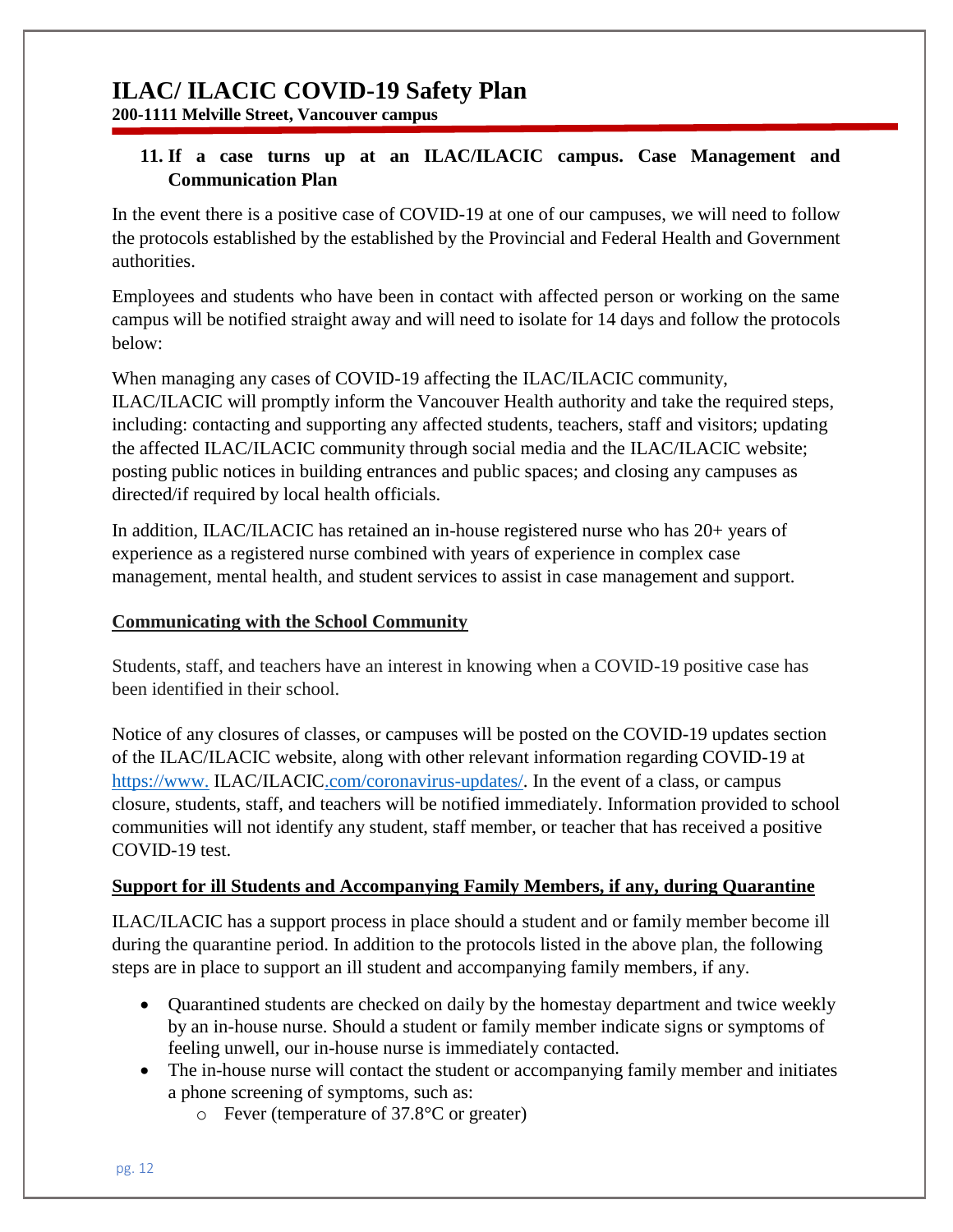#### **200-1111 Melville Street, Vancouver campus**

- o New or worsening cough
- o Shortness of breath
- o Sore throat
- o Difficulty swallowing
- o Changes to sense of taste or smell
- o Nausea/vomiting, diarrhea, abdominal pain
- o Runny nose, or nasal congestion (not caused by seasonal allergies)
- If any two of the above symptoms are present the nurse will assist the student in arranging transport to the nearest testing centre.
- Once the student is tested, deemed stable (no underlying medical conditions) and assessed by a health professional as safe to resume quarantine, the student will be returned to their quarantine location.
- Quarantine guidelines are explained again (in cases of 14 days re-starting) to ensure everyone is clear on instructions. Assistance with accessing Covid-19 results will also be provided.
- Communication with other departments involved will ensure the student has additional resources available to them to ensure they are comfortable during this period.
- The nurse will maintain daily contact with the student and/or family member(s) to monitor symptoms - any worsening of condition or new symptoms that may require medical attention.
- The nurse will maintain daily contact with the student to monitor and provide mental health and wellness support until the quarantine period is fulfilled and student is able to attend campus.
- All of the above steps and information will be documented in the quarantine case log and student file

#### **Management of ill Individuals on Campus**

Students, staff, and teachers are made aware of how to identify symptoms of COVID-19 and are instructed to speak to a staff member/their manager immediately if they feel ill.

If an individual, including students, staff, teachers, contractors, and visitors, becomes ill while on campus, it is recommended that:

- the ill person be taken to an empty classroom or office ("isolation room")
- anyone supporting the ill individual should maintain as much physical distance as possible
- the staff person supporting the individual should wear a mask and eye protection (mask, gloves, and face shield at minimum)
- hand hygiene and respiratory etiquette should be practiced while the ill individual is waiting to arrange transportation
- cleaning of the isolation room area and other affected areas of the school visited by the ill person should be conducted as soon as reasonably possible after the ill individual leaves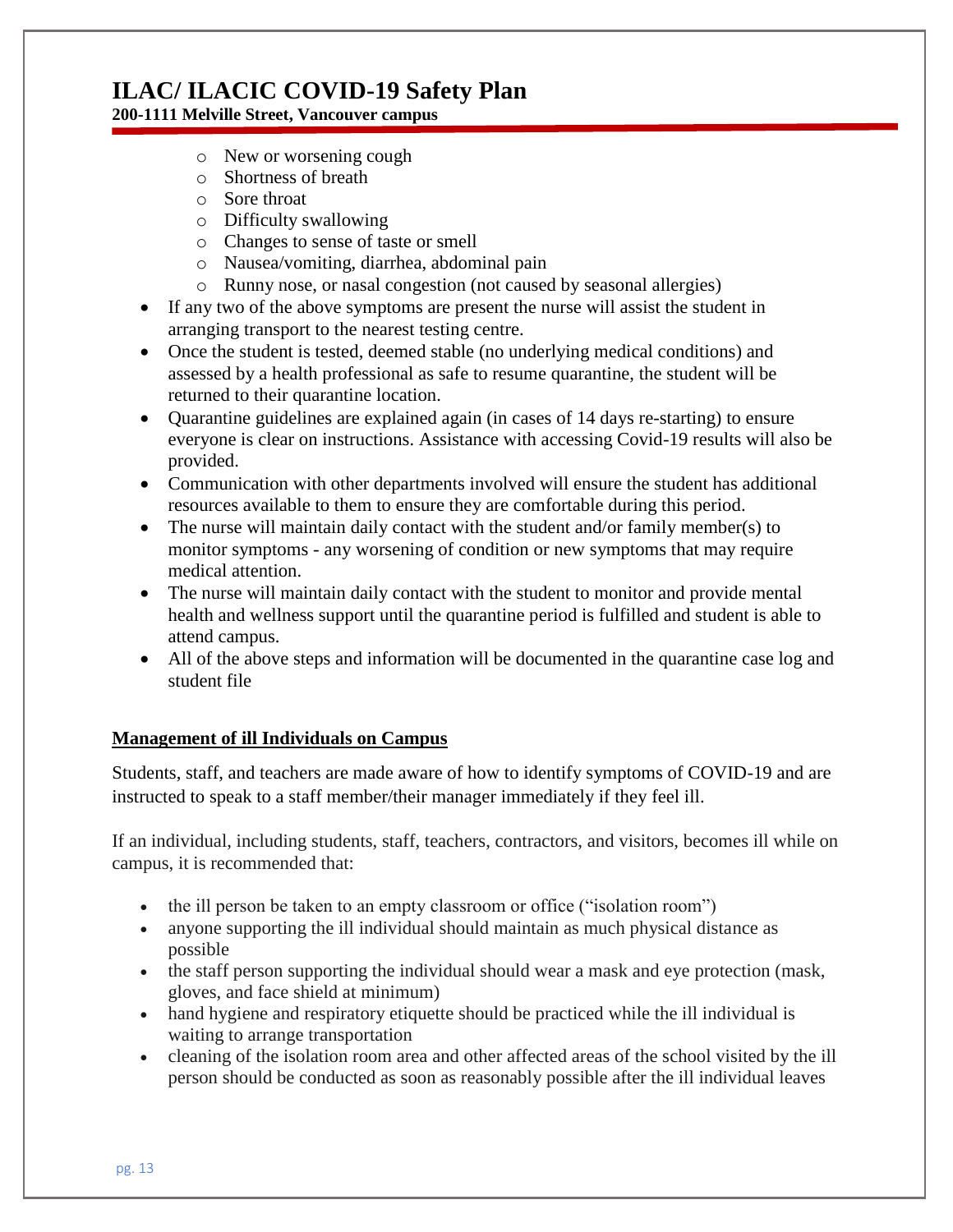**200-1111 Melville Street, Vancouver campus**

- advise the ill individual to seek medical advice, including the recommendation of testing for COVID-19 as appropriate or as advised by their medical provider/public health authority. Ensure direction is aligned with screening and return to school instruction
- $\bullet$  initiate communication protocols and plans to update and inform necessary stakeholders within the school community while maintaining confidentiality of the ill individual
- regular school functions can continue unless otherwise directed by the local public health authority

A list of students and staff in the school who were in contact with/in the same cohort as the ill individual should be prepared. Those who are identified as potential close contacts should remain as one cohort. The local health authority will provide any further direction on testing and isolation of these contacts, if necessary. In most instances testing and isolation would only be recommended for contacts of a confirmed COVID-19 diagnosis.

#### **If COVID-19 is Confirmed on Campus**

The following steps will be taken immediately by management upon confirmation that a student, staff member, or teacher has tested positive for COVID-19 in the school/workplace:

- School Director to be notified immediately, who will then notify the Senior Management team.
- Senior Management will contact the applicable public health authority to seek guidance on how best to proceed (call 811).
- Following the advice of the public health authority, school management will ensure that affected persons are immediately sent home to isolate and await guidance on further isolation/ testing requirements. Students, staff, and teachers who have been in contact with someone who has tested positive for COVID-19 will be instructed to self-monitor for symptoms, and to call 811 if required (with ILAC/ILACIC's assistance if needed) for further guidance.
- Senior management will initiate contact tracing within the school and arrange for temporary closure of affected classroom(s) and/or campus for deep cleaning. If necessary, this may include a temporary campus shutdown (minimum 3 days) with a shift of classes back to online delivery format for duration of shutdown.
- Senior Management will communicate any critical information to all students, staff, and teachers through email and updates on our website and social media.

#### **Management of individuals exposed to COVID-19 outside of the school**

Situations will arise where students, staff, or teachers may be exposed to COVID-19 outside of the school environment (for example, exposure to family or household members that don't attend the school, social contacts outside of school). Household members and others who live with the individual who has tested positive should isolate for 14 days and follow the guidance of the public health authority.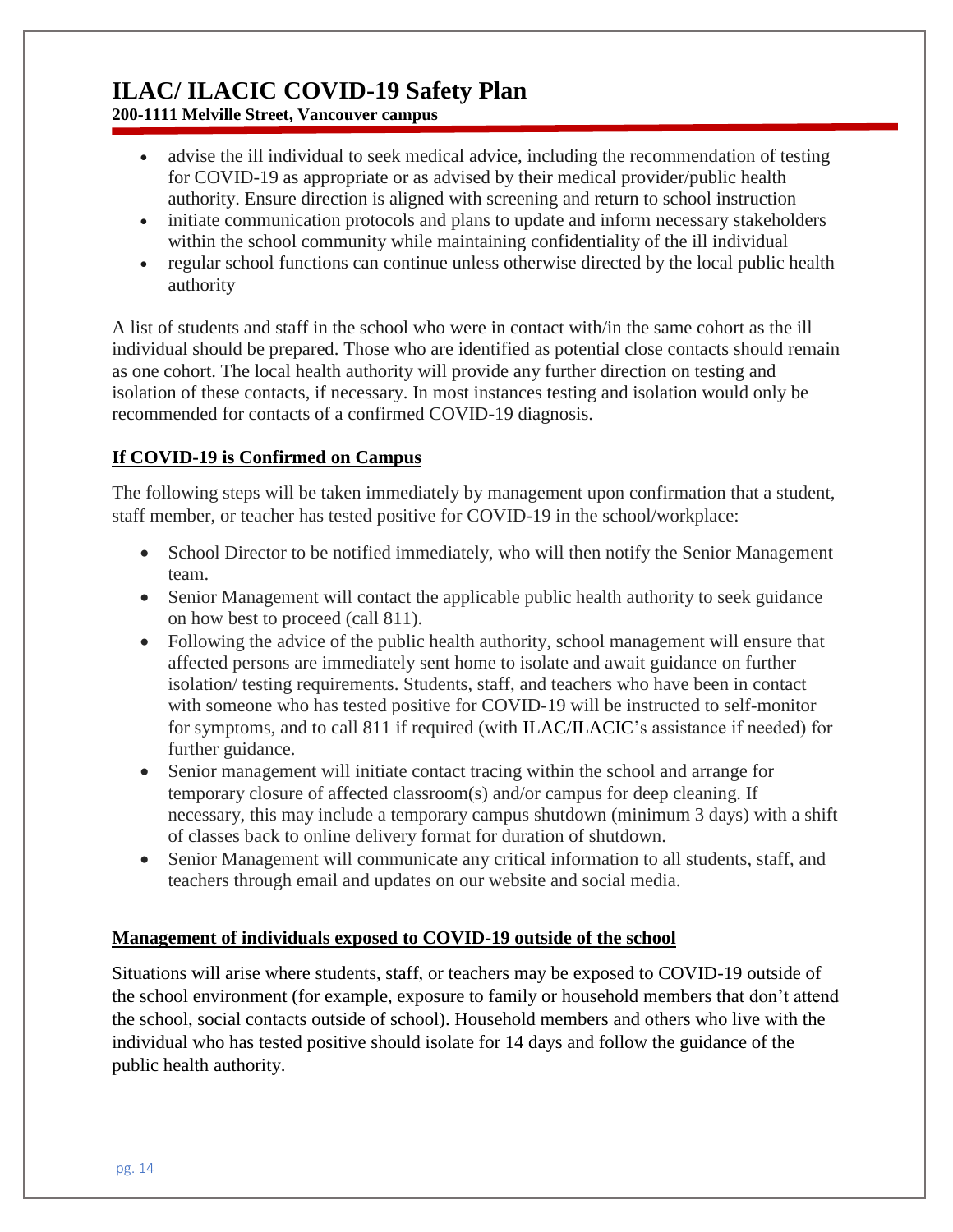Students who are required to self-isolate or quarantine will have access to lessons online until it is deemed safe for them to return to school.

#### **If a Student Presents with Symptoms of COVID-19 at their Post-Quarantine Accommodation Site**

In the event that a student demonstrates symptoms of COVID-19 in their post-quarantine accommodation site, the following steps will be followed:

- The student must isolate immediately in their bedroom, informing the school and/or homestay or residence contact immediately.
- If the student is in a residence or school contracted homestay, the school management will contact the residence/homestay contact, to ensure clear communication of the situation.
- Homestay or residence contact will separate all other members of the household (in an outdoor common space if possible), to ensure they do not come into contact with the student, or any surfaces/areas the student has touched.
- Persons that have come into close contact with the student, specifically those in the student's class or "cohort", would be advised to self-monitor for symptoms and may be required to self-isolate for 14 days if advised by the public health authority.
- Together with the assigned school management member, the student will contact the local health authority, and take the recommended steps (go to the hospital, continue selfisolation, proceed to an assessment center for testing etc.).
- A thorough, professional cleaning of all areas the student has occupied will take place, and any other rooms and areas they have frequented.
- Assigned school staff will then continue to closely monitor the student, homestay contact, and all other students, staff, and teachers considered at risk, implementing risk assessment measures, such as taking temperatures of all students daily and further ensuring they are aware of symptoms to be aware of.
- If the student tests positive for COVID-19, all homestay contacts will be tested, as well as school contacts identified as at risk by the local health authority.

#### **Return to School**

While an individual suspected to have COVID-19 is **waiting for test results they must be in isolation and cannot attend school in person**. The individual can attend school virtually if they feel well enough to participate.

Any student or staff member who has tested positive for COVID-19, or who is required to selfisolate, will not be allowed to return to school until the return date advised by the public health authority.

Individuals who have had a COVID-19 test because of symptoms, but who test negative should not return to school until at least 24 hours after their symptoms have resolved.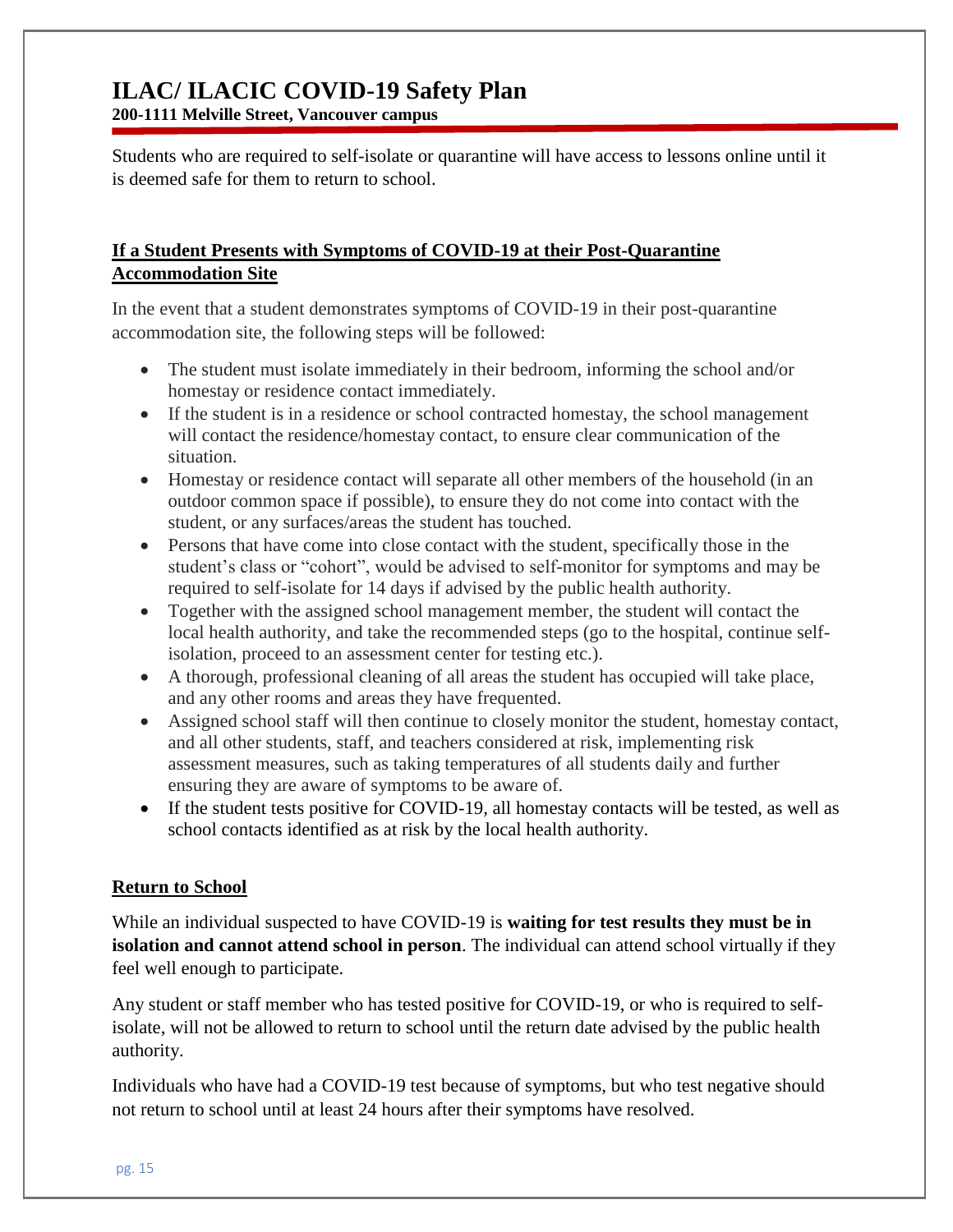**200-1111 Melville Street, Vancouver campus**

#### **If an ill individual does not have COVID-19**

For an ill individual who has a known alternative diagnosis provided by a health care provider, return to school can occur when symptoms are resolved for at least 24 hours.

#### **12. Training and documentation**

All ILAC/ILACIC staff is trained on:

- The risk of exposure to COVID-19 and the signs and symptoms of the disease.
- Safe work procedures or instruction to be followed, including hand washing and cough/sneeze etiquette.
- How to report an exposure to or symptoms of COVID-19.
- Changes made to work policies, practices, and procedures due to the COVID-19 pandemic and keep records of that training.
- Document COVID-19 related meetings and post minutes.
- Keep records of instruction and training provided to workers regarding COVID-19, as well as reports of exposure and first aid records.

#### **13. Safety Responsibilities by role**

#### **ILAC/ILACIC COVID-19 Committee**

- Select, implement, and document risk assessments and appropriate site-specific control measures.
- Ensure that all resources (information, authorization of administrative changes, technology, training, human resources) and materials (personal protective equipment, equipment, cleaning and disinfecting products and systems) required to implementation and maintenance of the COVID-19 Safety plan are made available as practical when required.
- Ensure that supervisors and workers are informed about the content of safety policies.
- Conduct a periodic review the effectiveness of the plan. This includes a review of the available control technologies to ensure that these are selected and used when practical.
- Maintain records of training and inspections.
- Re-examine all tasks in the workplace, especially those that require the direct care of students, and ensure that safe work procedures are updated with COVID-19 practices.
- Where possible, have workers perform only essential tasks to maintain the student's education and well-being. Tasks that are non-essential should be put on hold until directed otherwise by the provincial health officer.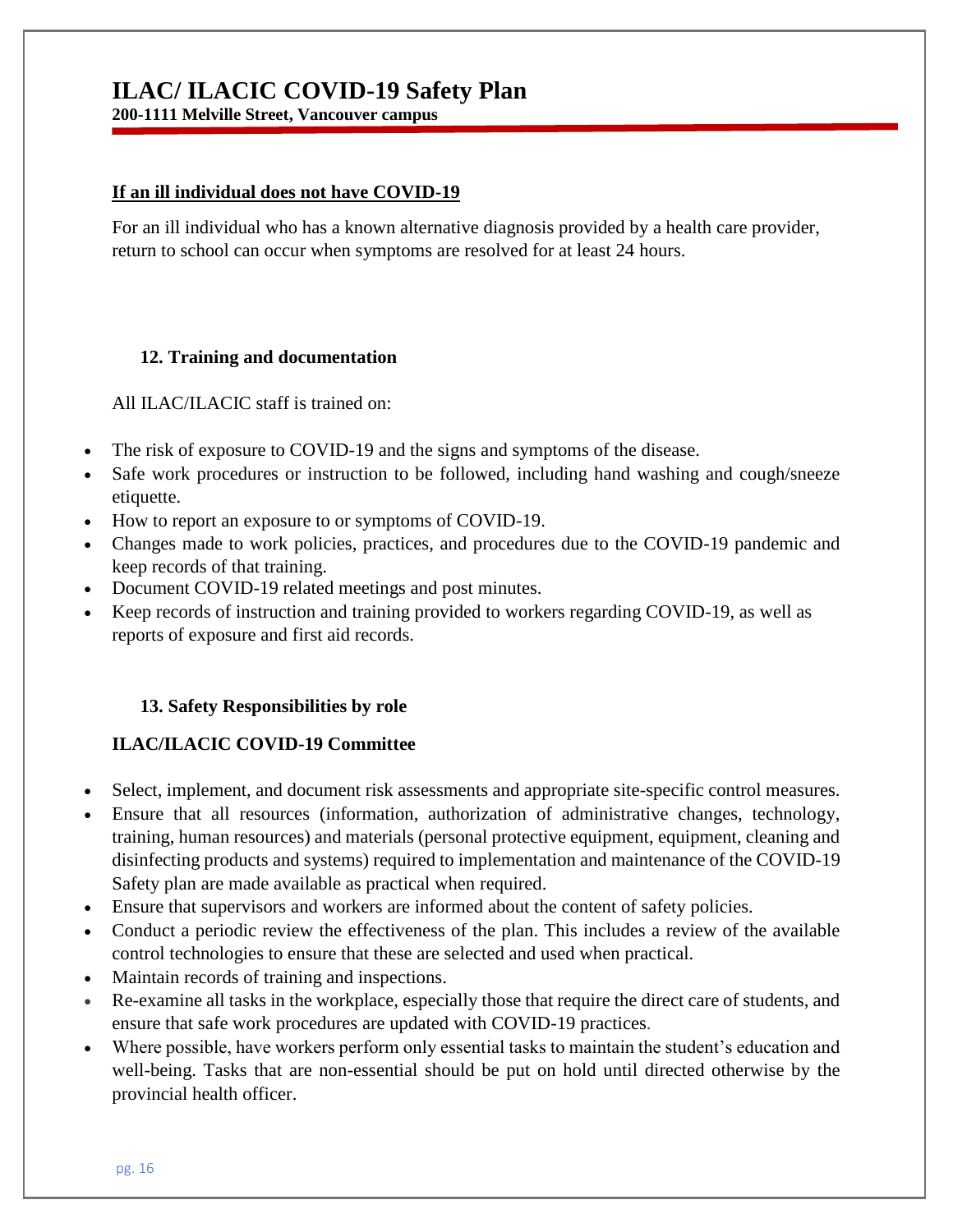#### **Supervisors (managers and campus managers)**

- Ensure that workers are knowledgeable regarding the controls required to minimize their risk of exposure to COVID-19.
- Direct work in a manner that eliminates or minimizes the risk to workers.
- Post or relay educational and informational material in an accessible area for workers to review.

#### **Workers (teachers, administrative and support staff, and outside contractors)**

- Know the controls required to minimize their risk of exposure to COVID-19.
- Participate in COVID-19 related training and instruction.
- Follow established work procedures and instructions as directed by the employer or supervisor.
- Report any unsafe conditions or acts to the supervisor.
- Know how and when to report exposure incidents.

#### **14. Communication Strategies**

- Remind staff that all health and safety measures in place prior to the pandemic are still in place.
- Attempt to mitigate staff confusion and concerns by communicating essential health and safety information to them in writing before they return to the workplace. If possible, give staff an appropriate amount of time to review this material, and to respond to questions.
- Upon first return to the workplace, hold a health and safety meeting to review workplace practices relating to COVID-19 and other health and safety matters. Additional communication may be required as new information is made available that may affect work practices.
- Daily check-in meeting with workers to provide them with new information and review any concerns.
- Ensure that students and homestay providers understand the policy that students must stay home if they are sick.
- Minimize the number of non-essential people coming into the school such as parents and host parents.
- Keep host parents informed about what you are doing in your educational setting regarding taking extra precautions.
- Ensure that workers know how to raise safety concerns. This may be through your joint health and safety committee.
- Establish a central location where new information is posted relating to COVID-19 in your workplace.